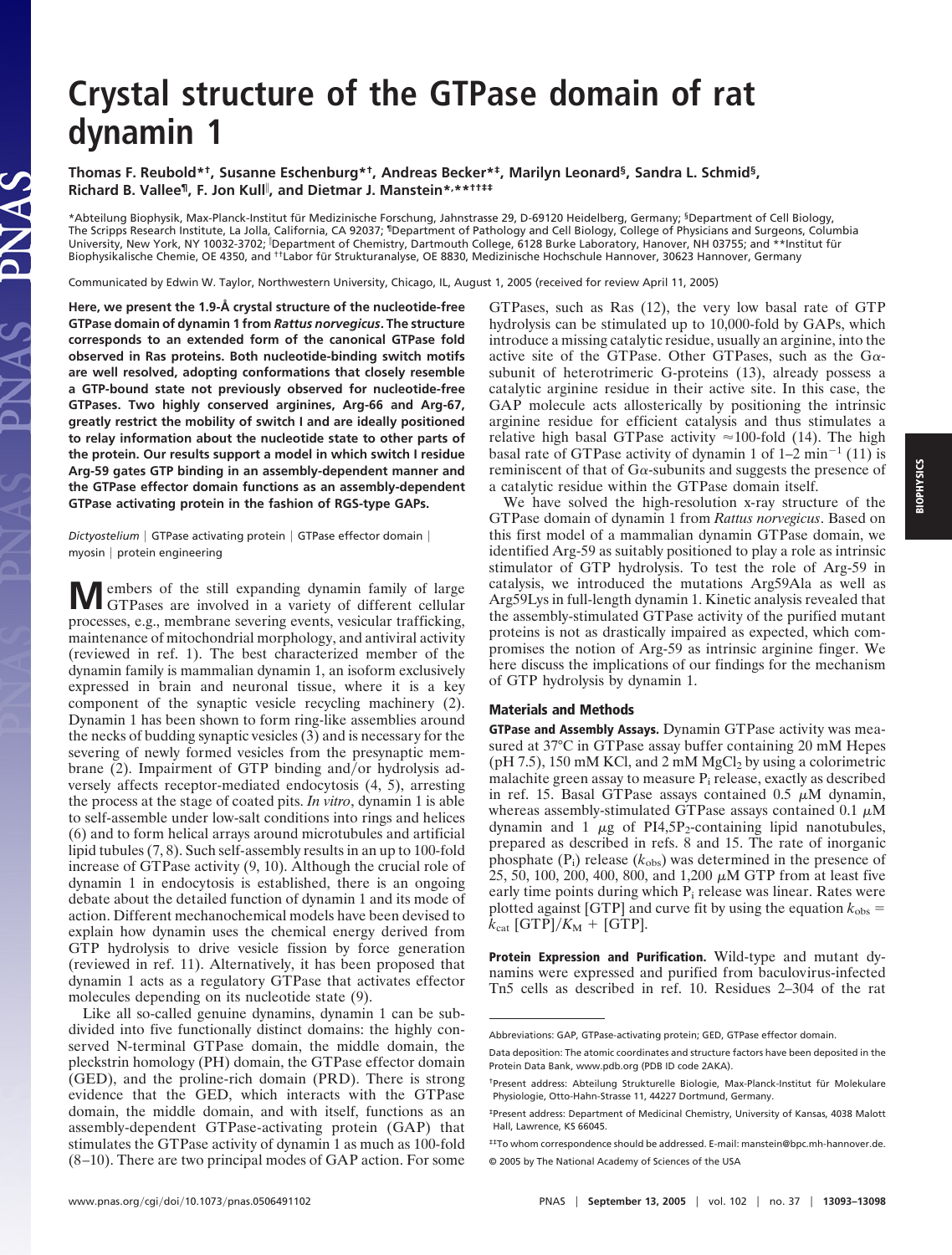dynamin 1 GTPase domain were fused to the C terminus of the catalytic domain of *Dictyostelium* myosin II. The structure of the myosin part has been published elsewhere (16). The Nterminally His-tagged 120-kDa fusion protein was overproduced in *Dictyostelium* AX3-ORF<sup>+</sup> and purified essentially as described earlier for the myosin part alone (17). Cells were lysed with  $0.5\%$  (vol/vol) Triton X-100 in 20 cell volumes of buffer containing 50 mM Tris (pH 8.0), 2 mM EDTA, 0.2 mM EGTA, 2 mM dithiothreitol (DTT), 5 mM benzamidine, and protease inhibitors. The fusion protein was sedimented as actin rigor complex for 1 h at  $30,000 \times g$  and then resolubilized by homogenization in 2 cell volumes of extraction buffer containing 50 mM Hepes (*N*-2-hydroxyethylpiperazine-*N*-2-ethanesulfonic acid) (pH 7.3), 30 mM K-acetate, 300 mM NaCl, 14 mM Mg-acetate, 7 mM 2-mercaptoethanol, 10 mM ATP, 2 mM GTP, and protease inhibitors. After centrifugation for 20 min at  $20,000 \times g$ , the supernatant was applied to an XK16 column (Amersham Pharmacia) packed with Ni-NTA resin (Qiagen). The column was washed with three different buffers (50 mM Hepes, pH  $7.3/300$  mM K-acetate; 50 mM Hepes, pH  $7.3/30$ mM K-acetate; and 30 mM imidazole, pH 7.3). The fusion protein was eluted with a gradient from 50 to 500 mM imidazole over 5 column volumes. Peak fractions were pooled and dialyzed against storage buffer containing 50 mM Tris (pH 8.0), 1 mM  $MgCl<sub>2</sub>$ , 5 mM DTT, and 3% (wt/vol) sucrose. The dialyzed fusion protein was further purified by size-exclusion chromatography using a Superdex 200 (Amersham Pharmacia) gelfiltration column equilibrated with storage buffer. Peak fractions were concentrated to 18 mg/ml by using 20 ml of Vivaspin concentration devices (Vivascience) with a cutoff of 50 kDa, subsequently flash-frozen in liquid nitrogen, and stored at  $-80^{\circ}$ C.

 $\overline{A}$ 

**Protein Crystallization.** Crystals were grown by using the hangingdrop method at 4°C. The reservoir solution contained 11% (wt/vol) polyethylene glycol (PEG)  $8000$ , 140 mM NaCl, 1 mM EGTA, 5 mM  $MgCl<sub>2</sub>$ , 5 mM DTT, and 2% (vol/vol) 2-methyl-2,4-pentanediol (MPD). Two microliters of both reservoir solution and protein solution  $(18 \text{ mg/ml})$  were mixed, and crystals typically grew within 3–5 days to a size of  $\approx$ 500  $\times$  120  $\times$  120  $\mu$ m. For cryoprotection, crystals were transferred into a drop of 20  $\mu$ l of reservoir solution with 13% (wt/vol) PEG 8000, then 20  $\mu$ l of the same solution containing  $50\%$  (vol/vol) glycerol was added stepwise. A heavy-atom derivative was obtained by soaking a crystal for 12 h in reservoir solution with  $13\%$  (wt/vol) PEG 8000 containing 0.1 mM methyl mercury chloride. Cryoprotection was performed as described above, using cryoprotectant containing 0.1 mM of methyl mercury chloride. To ensure higher quality of the flash cooling, crystals were flash-frozen in liquid propane and transferred to liquid nitrogen for storage.

**Data Collection and Processing.** Native data were collected at 100 K on a charge-coupled device detector (Area Detector Systems) by using synchrotron radiation ( $\lambda = 0.939 \text{ Å}$ ) at beamline ID 14-4 in , France. A complete data set to 1.9-Å resolution was obtained by merging the data from two crystals. Heavy-atom data were collected to 2.3 Å from a single crystal at 100 K on a MAR345 image plate detector by using  $CuK_{\alpha}$  radiation from a rotating anode (GX-18 generator, Elliott/Enraf-Nonius) operated at 35 kV and 50 mA. Native and derivative data were processed with XDS (18) and scaled with XSCALE (18).

**Phasing, Model Building, and Refinement.** The structure of the fusion protein was solved by the single isomorphous replacement with anomalous scattering (SIRAS) method, using a single mercury derivative. All calculations for phasing and refinement were performed with the program CNS (19). Building of the initial model and all manual adjustments during structure refinement were done with the program O (20). Refinement was performed by using data to highest resolution with no  $\sigma$  cutoff

| Data collection                     |                                        |                                        |  |  |
|-------------------------------------|----------------------------------------|----------------------------------------|--|--|
| Crystal                             | <b>Native</b>                          | Derivative                             |  |  |
| Space group                         | $P2_12_12_1$                           | $P2_12_12_1$                           |  |  |
| Unit cell dimensions, A             | $a = 57.4$ , $b = 127.0$ , $c = 160.8$ | $a = 57.4$ , $b = 127.0$ , $c = 160.8$ |  |  |
|                                     | $\alpha = \beta = \gamma = 90^{\circ}$ | $\alpha = \beta = \gamma = 90^{\circ}$ |  |  |
| Molecules/asym. unit                |                                        | 1                                      |  |  |
| Resolution range, A                 | $20 - 1.9$ (2.0 $-1.9$ )               | $20 - 2.25$ (2.3 - 2.25)               |  |  |
| <b>Measured reflections</b>         | 1,215,184 (104,933)                    | 512,629 (27,710)                       |  |  |
| Unique reflections                  | 92,665 (12,446)                        | 56,081 (3,447)                         |  |  |
| Completeness, %                     | 99.1 (94.9)                            | 98.5 (96.0)                            |  |  |
| $R_{\text{sym}}$ ,* %               | 9.8(17.1)                              | 7.5(27.7)                              |  |  |
| Phasing                             |                                        |                                        |  |  |
| Resolution range, A                 | $15.0 - 2.30$                          |                                        |  |  |
| No. of sites                        | 6                                      |                                        |  |  |
| Phasing power                       |                                        |                                        |  |  |
| Isomorphous/anomalous               | 1.5/1.2                                |                                        |  |  |
| Figure of merit                     | 0.52                                   |                                        |  |  |
| Refinement                          |                                        |                                        |  |  |
| Protein atoms                       | 8,507                                  |                                        |  |  |
| Solvent molecules                   | 754                                    |                                        |  |  |
| rmsd <sup>+</sup> bonds, Å          | 0.017                                  |                                        |  |  |
| rmsd angles                         | 1.69                                   |                                        |  |  |
| $R_{\text{cryst}}$ <sup>#</sup> %   | 18.5                                   |                                        |  |  |
| $R_{\text{free}}$ , $\frac{5}{9}$ % | 22.4                                   |                                        |  |  |

**Table 1. Data collection, structure solution, and refinement statistics**

 $*R_{sym} = 100 \times \Sigma_h \Sigma_l | I_{hi} - I_h | \Sigma_{hi} I_{hi}$ , where h are unique reflection indices.

†rmsd, root mean square deviation from ideal values.

 ${}^{\ddagger}R_{\rm cryst}$  = 100  $\times$   $\Sigma$  / $F_{\rm obs}$  –  $F_{\rm model}$  / $\Sigma$   $F_{\rm obs}$ , where  $F_{\rm obs}$  and  $F_{\rm model}$  are observed and calculated structure factor amplitudes. §*R*free: *R*cryst calculated for randomly chosen reflections, which were excluded from the refinement (2.5% of the unique reflections).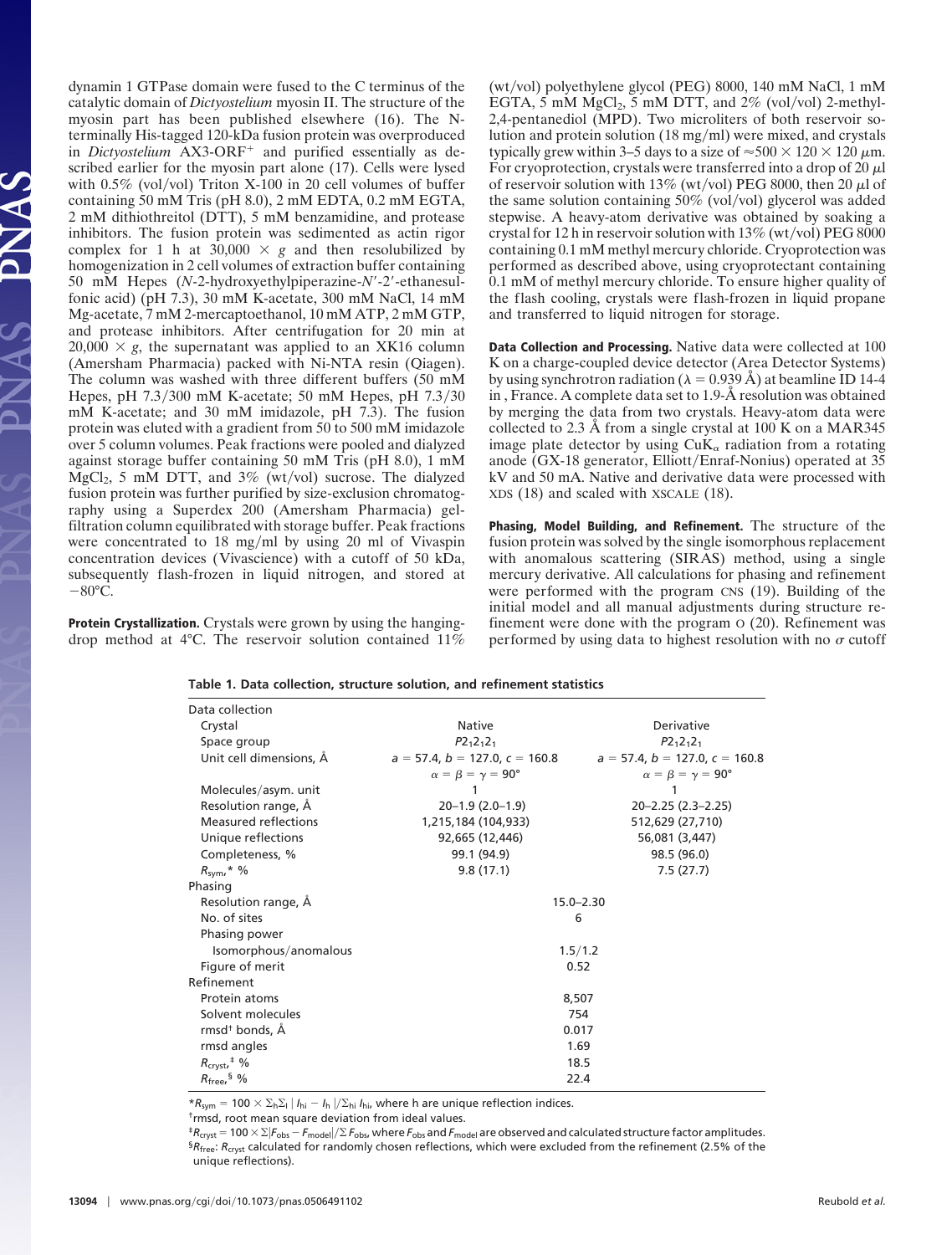

**Fig. 1.** Overall fold of the GTPase domain of dynamin 1. The core of the GTPase domain of dynamin 1 consists of an eight-stranded  $\beta$ -sheet containing six parallel strands and two antiparallel strands. The sheet is surrounded by seven  $\alpha$ -helices and two single-turn helices. The nucleotide-binding motifs together with the attached secondary structure elements are colored as follows: green, P-loop; red, switch 1; blue, switch 2; turquoise, G4. The N- and C-terminal helices  $\alpha$ A and  $\alpha$ 5 are highlighted in yellow and orange, respectively.

applied. Solvent molecules were automatically picked as implemented in CNS and checked manually.

Statistics of data collection, structure solution, and refinement are summarized in Table 1. The figures were prepared by using RASTER3D (21) in combination with MOLSCRIPT (22) or BOBSCRIPT (23).

## **Results and Discussion**

**Conformation of the Nucleotide-Binding Switch Motifs.** The overall fold of the GTPase domain of dynamin 1 (Fig. 1) is an extension of the canonical GTPase fold observed in Ras proteins (24). Dynamin 1 contains in its GTPase domain the four guanine nucleotide binding motifs  $GI = {}^{38}G$ GQSA $GKS^{45}$  (P-loop), G2= $T^{65}$  (switch I), G3= $^{136}$ *DLPG*<sup>139</sup> (switch II) and G4<sup>205</sup>*TKLD*<sup>208</sup>, which are conserved throughout all GTPases (highly conserved residues are italicized). As established by structural studies covering a wide variety of different GTPases (25), nucleotide binding is predominantly mediated via interactions of the P-loop with the  $\alpha$ - and  $\beta$ -phosphates of the guanine nucleotide and of the G4 motif with the nucleotide base. Switch I and switch II usually undergo large conformational changes in the transition from the GTP state to the GDP state. Superposition of dynamin 1 with Ras-GTP (26) [Protein Data Bank (PDB) entry 5P21] and Ras-GDP (27) (PDB entry 1Q21) shows that, despite the absence of nucleotide, the active site conformation of dynamin 1 closely resembles Ras-GTP. Switch I and switch II are in conformations that other GTPases adopt only when GTP is bound or in the transition state (Fig. 2). In particular, the switch I threonine (Thr-65) is already rotated toward the nucleotide-binding site, and the switch II loop is arranged such that the main-chain nitrogen of Gly-139 would be almost in hydrogen-bonding distance with the  $\gamma$ -phosphate of a GTP molecule. Thr-65 and Gly-139 correspond to Thr-35 and Gly-60 in Ras (Fig. 2). Comparison of our structure with the GTP-bound structures of Ras (26) (PDB entry 5P21) and human



**Fig. 2.** Superposition of the nucleotide-binding sites of dynamin 1 and Ras. (*A*) Superposition with Ras-GTP (26) (PDB entry 5P21). (*B*) Superposition with Ras-GDP (27) (PDB entry 1Q21). The P-loop region of dynamin 1 is shown in green, switch I is in red, switch II is in blue, and G4 is in turquoise. Side chains involved in nucleotide binding are displayed as stick models with carbon atoms in gray, nitrogen atoms in blue, and oxygen atoms in red. The Ras structures are drawn semitransparent, and the respective nucleotides with magnesium ions and coordinating water molecules are fully transparent. The main-chain nitrogens of Gly-139 from dynamin 1 and of Gly-60 from Ras are shown as blue spheres. Residue numbering adheres to dynamin 1.

Guanylate Binding Protein 1 (28) (PDB entry 1F5N) suggests that switch I and switch II need to move by  $\leq 2.5$  Å and 1 Å from their positions in the nucleotide-free state to achieve full coordination of  $Mg^{2+}$ -GTP (Table 2). The GTP-state-like arrangement of switch II is stabilized through hydrogen bonds between the main chain at Met-140 and the main chain at Gly-38 and Gln-40 of the P-loop (Fig. 3). This  $\beta$ -sheet-like interaction restricts a rotation of the conserved Gly-139 around the tip of the preceding  $\beta$ -strand. Proper positioning of Gly-139 is essential for the formation of a hydrolysis-competent active site. Switch I is held in place through salt bridges from Arg-66 and Arg-67 to Asp-106 and Glu-104, respectively, located in helix  $\alpha$ B (Fig. 3). Arg-66 and Arg-67 are highly conserved within the dynamin

## **Table 2. Distances between nucleotide binding motifs in dynamin 1, hGBP1, and Ras**

|           | P-loop-<br>switch I, Å | P-loop-<br>switch II, Å | Switch I-<br>switch II, Å |
|-----------|------------------------|-------------------------|---------------------------|
| Dynamin 1 | 5.47                   | 8.38                    | 6.17                      |
| hGBP1     | 3.11                   | 7.64                    | 6.00                      |
| Ras       | 2.99                   | 8.07                    | 6.59                      |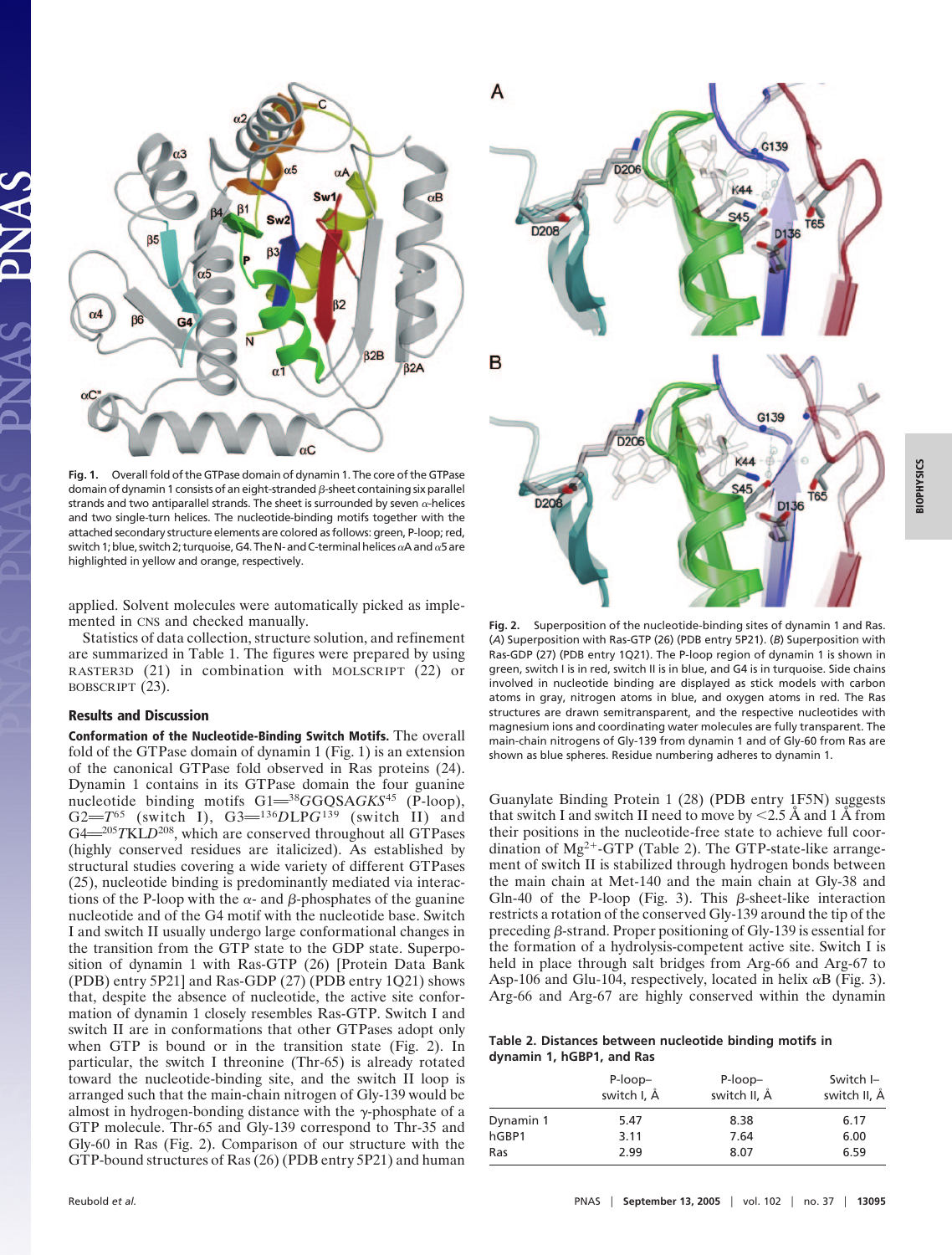

Fig. 3. Stabilization of the switch motifs (stereo view). P-loop and switch elements are colored as in Fig. 2, and  $\alpha$ B and  $\beta$ 2A are shown in light gray. Side chains and carbonyl groups are shown as stick models, and main-chain nitrogens are shown as blue spheres. Polar and ionic interactions are drawn as dotted lines.

family but not present in other GTPase families, and appear to communicate the shifts of switch I upon GTP binding and hydrolysis to helix  $\alpha$ B.

**Implications for the Mechanism of the Assembly-Dependent GTPase Stimulation.** The increase of GTPase activity upon oligomerization of dynamin 1 to helical structures is thought to be induced by interaction between dynamin 1's GED and GTPase domains (9). Whether the GAP-function of the GED results from an allosteric action or from contributing one of its arginines to the catalytic center of the GTPase domain has been strongly debated (9, 10, 29). However, recent results favor a mechanism in which the GED functions by interacting with and stabilizing the switch II region, similar to RGS-type GAPs (14, 30). In agreement with these findings, our structure is not compatible with a mechanism involving an external arginine finger. A typical entrance route for a GAP arginine side chain is observed in Ras (31) and Rho (32) as the opening between the P-loop, the switch I loop, and the loop between  $\beta$ 3 and  $\alpha$ 2 (Fig. 1). A considerably larger loop L8 and the side chain of conserved residue Gln-40 block a similar entrance route in dynamin 1. The only opening toward the nucleotide that would be sufficiently large to accommodate an external arginine side chain lies between the nucleotide and the switch I loop, approximately parallel to the longitudinal axis of the nucleotide. However, the expected shift of the switch I loop upon GTP binding is likely to obstruct this route. Alternatively, it has been suggested that four highly conserved arginine residues, at positions 54, 59, 66, and 67 within the switch I region, are directly involved in catalysis. Our structure shows that the  $\alpha$ -carbon of Arg-54 is, with a distance of 17.4 Å to the  $\beta$ - $\gamma$ bridging atom of the GTP-analogue from the superimposed Ras structure (26) (PDB entry 5P21), too remote to play a role in catalysis. Similarly, Arg-66 and Arg-67 can be excluded because reorientation of their guanidinium groups toward the nucleotide would drastically affect the orientation of the switch I threonine

(Fig. 3). Because the side-chain interaction of Thr-65 is required for efficient GTP hydrolysis, movement of these arginines would severely compromise catalytic activity. However, the high degree of conservation of Arg-66 and Arg-67 suggests that limitation of the mobility of switch I is a specific and essential feature of dynamins. Arg-66 and Arg-67 may play an important role in communicating movements of switch I directly to  $\alpha$ B and  $\beta$ 2A and in restoring the relative position of Thr-65 once GTP hydrolysis is complete.

An active role of Arg-59 is suggested by the fact that it is located in approximately the same position as the catalytic Arg-174 of the  $\alpha$ -subunit of a heterotrimeric G-protein (13) (Fig. 4). However, mutation Arg59Cys rescues the GTP binding defect displayed by *shi*ts2 mutants at 30°C. This mutation was identified in a genetic screen for*su*ppressors of *shi*ts2 (*sushi*) mutations (33).

To test whether Arg-59 plays a role in GTP binding or hydrolysis, we introduced mutations Arg59Ala or Arg59Lys into full-length dynamin 1 and purified the mutant proteins for kinetic analysis. Neither mutation strongly impaired dynamin's GTPase activity (Table 3). Arg59Ala and Arg59Lys retained 68% and 33% of basal GTPase activity relative to wild-type dynamin 1. The effect of the mutations on assembly-stimulated GTPase activity was only slightly stronger. The Arg59Ala and Arg59Lys mutants still retained 56% and 20% of residual lipid tubule-stimulated GTPase activity. A more pronounced difference between the two mutant proteins was observed for the  $K_M$ of the lipid tubule-stimulated GTPase activity. The Arg59Ala mutant showed a 12- and 7-fold reduced apparent affinity for GTP compared with Arg59Lys and wild type. The charge attraction between a positively charged side chain at position 59 and the phosphate moiety of the incoming GTP favors GTP binding significantly in the stimulated state. The observed  $K_M$ values for basal GTPase activity are generally larger and show much smaller differences for the mutant and wild-type proteins. In our structure, Arg-59 points away from the nucleotide-binding



Fig. 4. Superposition of the switch I loop of dynamin 1 with that of the a-subunit of a heterotrimeric G protein (13) (Gtair PDB entry 1TND) (stereo view). The P-loop region of dynamin 1 is colored in green, and switch I is in red. Secondary structure elements and side chains of G<sub>ta</sub> are shown in gray. The GTP-analogue GTP $\gamma$ S of G<sub>ta</sub> is drawn semitransparent. The interaction of the catalytically active Arg-174 of G<sub>ta</sub> with the  $\gamma$ -phosphate moiety is designated by dotted lines.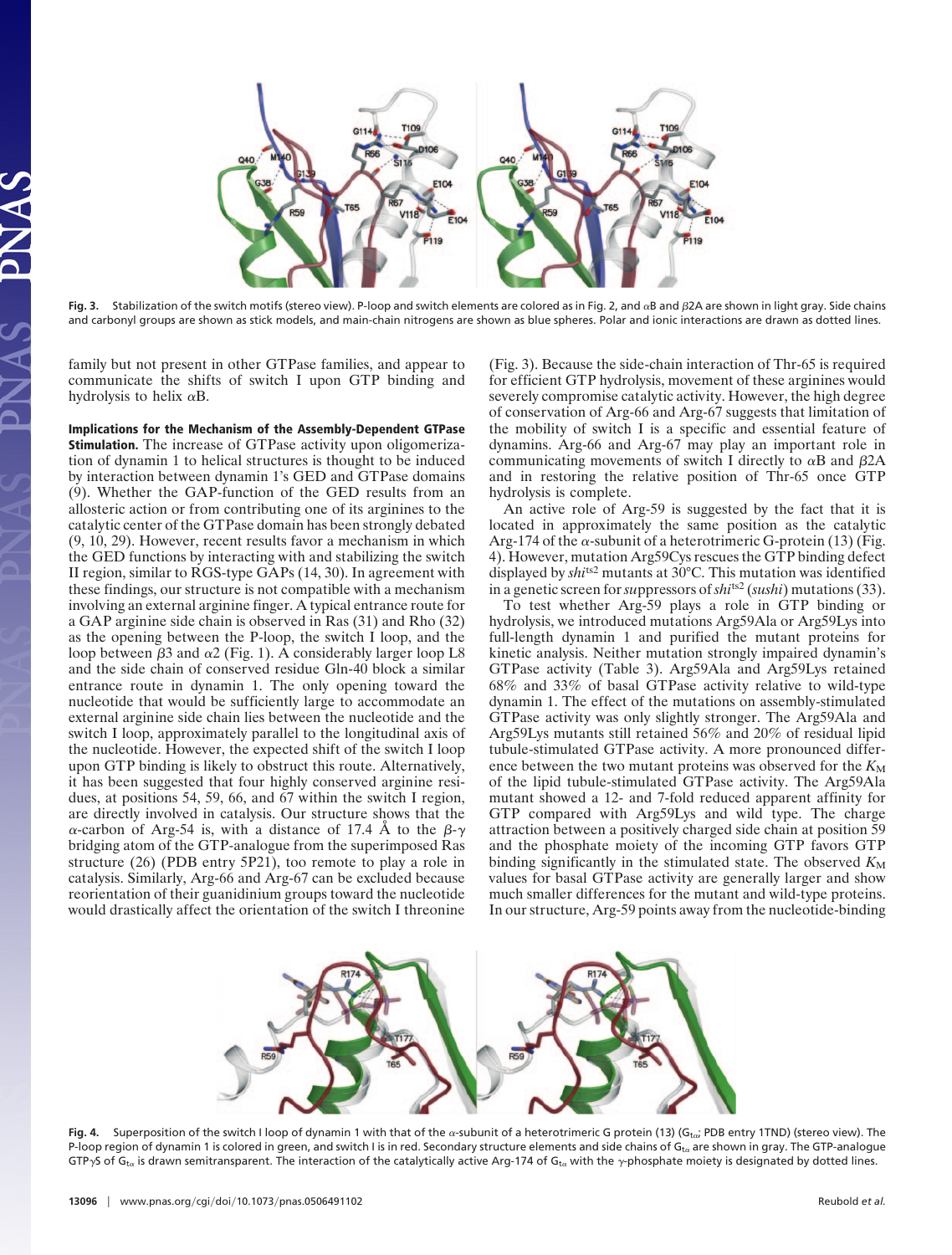**Table 3. Kinetic parameters for basal and assembly-stimulated GTPase activity of wild-type and mutant dynamins measured at 37°C**

|             | <b>Basal GTPase activity</b>         |                                 | Lipid tubule-stimulated<br><b>GTPase activity</b> |                                         |
|-------------|--------------------------------------|---------------------------------|---------------------------------------------------|-----------------------------------------|
| Dynamin     | $k_{\text{cat}}$ , min <sup>-1</sup> | $K_M$ , $\mu$ M GTP             | $k_{\text{cat}}$ , min <sup>-1</sup>              | $K_{\mathsf{M}}$ , $\mu \mathsf{M}$ GTP |
| WT.         | $1.45 \pm 0.026$                     | $46.0 \pm 0.40$ 123.7 $\pm$ 7.9 |                                                   | $30.0 \pm 10.0$                         |
| <b>R59K</b> | $0.474 + 0.054$                      | $96.0 + 4.1$                    | $25.5 + 0.97$                                     | $18.0 \pm 5.0$                          |
| <b>R59A</b> | $0.980 + 0.060$                      | $741.0 + 43.0$                  | $69.7 + 3.6$                                      | $211.0 \pm 33.0$                        |

Values are averages  $\pm$  SD from three independent experiments.

site, but rotation around the main chain, in concert with the expected shift of switch I upon nucleotide binding, can bring the guanidinium group of Arg-59 close to the  $\gamma$ -phosphate (Fig. 3). Transposition of the arginine side chain toward the nucleotide phosphates is facilitated by the close proximity of Gly-60 and Gly-62, which ensures a high degree of rotational freedom in this region. The observed increase in the apparent GTP affinity upon stimulation with lipid tubules suggests that dynamin assembly may act as a trigger that shifts the equilibrium of conformers to an orientation in which the Arg-59 side chain points toward the nucleotide facilitating GTP binding by charge attraction. In the absence of a positive side chain at position 59, no change in the apparent GTP affinity between basal and stimulated assay conditions is expected, as is indeed observed for Arg59Ala.

Recent studies suggest that the GED does not function as a classical GAP but rather in the fashion of RGS-type GAPs in ordering and optimally positioning catalytic residues already present in the GTPase domain (10, 30). As previously suggested, the hydrophobic groove formed by the N- and Cterminal helices  $\alpha A$  and  $\alpha 5$  of the *Dictyostelium* dynamin A GTPase domain could mediate the interactions with the GED (34). In dynamin A, which was also crystallized as a fusion with the *Dictyostelium* myosin II motor domain, helices  $\alpha A$  and  $\alpha 5$ interact with each other through hydrophobic residues that are arranged in a zipper-like fashion, and the helix emerging from the myosin motor domain docks into the resulting groove. A tighter interaction is now observed for the corresponding helices of the dynamin 1 GTPase domain. Although the  $\alpha$ A helices of dynamin 1 and dynamin A superimpose well, helix  $\alpha$ 5 of dynamin 1 is more kinked at Pro-294. This increased kink leads to a parallel arrangement of the two groove helices in dynamin 1 (Fig. 5) and a shorter hydrophobic interaction distance toward the C-terminal end of helix  $\alpha$ 5. For instance, the distance between Phe-20 of helix  $\alpha$ A and Leu-304 of helix  $\alpha$ 5 is 3.7 Å in dynamin 1, whereas the corresponding distance is 4.6 Å in the case of dynamin A. The C-terminal helix of the myosin motor domain docks almost parallel to both groove helices in the case of dynamin 1 but is tilted by  $\approx 30^{\circ}$  with respect to helix  $\alpha A$  in the dynamin A fusion. The interaction of the groove formed by  $\alpha A$  and  $\alpha 5$  with a partially hydrophobic helix in two independent crystal structures corroborates the suggestion of Niemann *et al.* (34), that the groove acts as a docking site for the GED, which indeed provides several amphiphatic helical stretches (35).

The following observations indicate that dynamin fusion protein structures represent biologically significant states. The structures of the myosin motor domains obtained for the dynamin 1 and dynamin A fusions show large conformational differences (16), but very similar structures were obtained for the myosin motor domain constructs alone (36, 37). The crystal packing is completely different for the dynamin 1 and dynamin A fusions; therefore, it is unlikely that the interaction between the myosin helix and the hydrophobic groove is a crystallization artifact. Finally, both fusion constructs move actin filaments in an *in vitro* motility assay, which indicates that the dynamin GTPase domains is not sterically constrained and can rotate during the myosin ATPase cycle and act as a lever arm similar to the native myosin neck region.

In conclusion, our results lend support to a mechanism in which the GED functions as an assembly-dependent GAP in the fashion of RGS-type GAPs (14, 38). Arg-59 does not act as an arginine finger but appears to gate GTP binding in an assembly-dependent manner. How exactly the GED is involved in assembly-stimulated GTPase, tetramerization, and higherorder assembly of dynamin remains to be elucidated and will require detailed structural information about the full-length protein.



**Fig. 5.** Docking of the C-terminal myosin helix into the hydrophobic groove of dynamin. (*A*) The structure of the dynamin 1–myosin fusion as solid cartoon with the dynamin 1 GTPase domain drawn in dark gray, the groove helices  $\alpha A$  and  $\alpha S$  in yellow and orange, respectively, and the myosin motor domain in blue. The structure of the dynamin A fusion is superimposed in transparent gray. Although the dynamin domains align well, the myosin motor domains adopt different conformations in the dynamin 1 and dynamin A fusion structures. (B) Schematic representation of the hydrophobic interactions (solid lines between the respective amino acid partners) between helices  $\alpha A$  (yellow box) and  $\alpha$ 5 (orange box) and the C-terminal myosin helix (blue box).